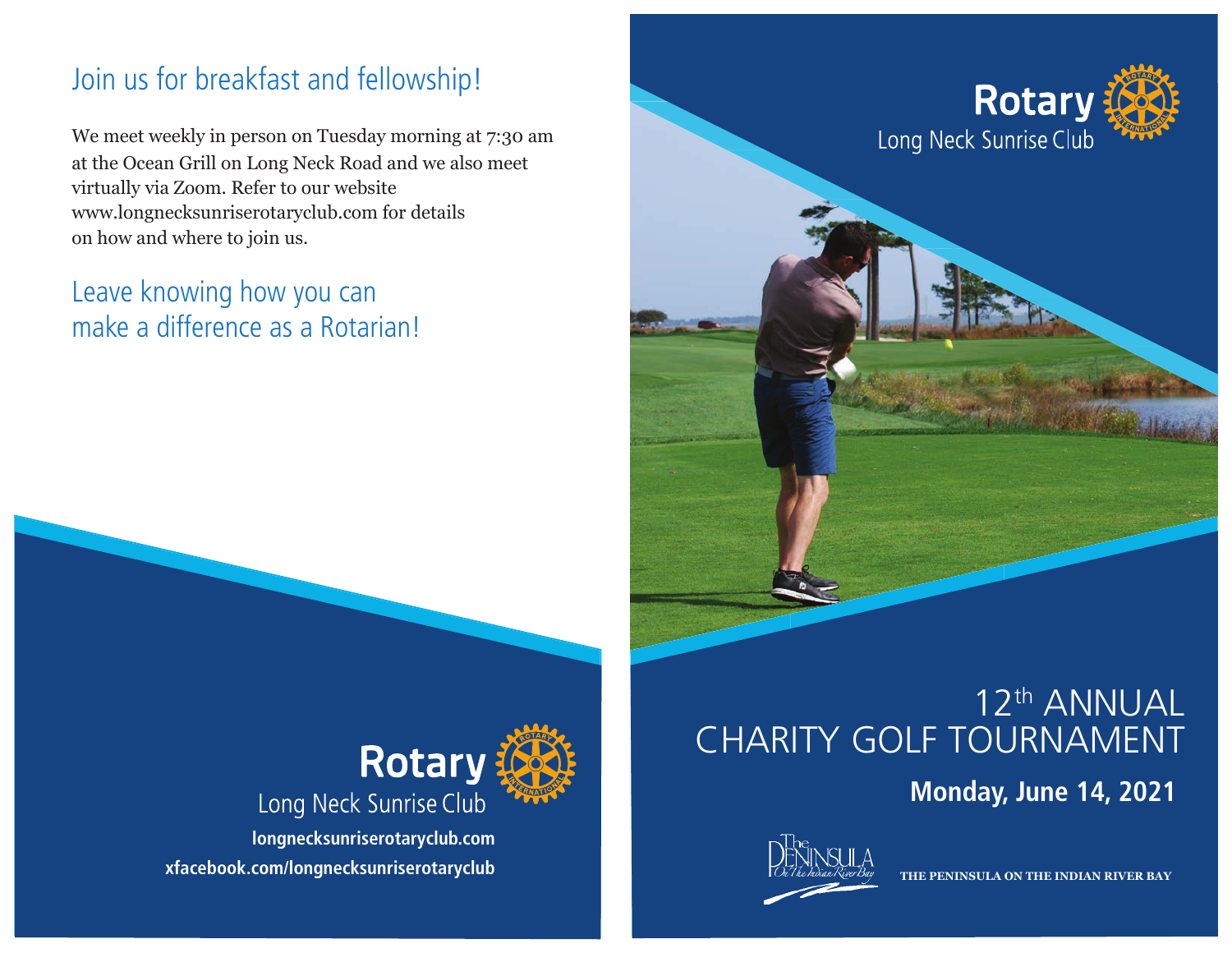#### WELCOME!

We welcome you to Long Neck Sunrise Rotary Club's 12<sup>th</sup> Annual Charity Golf Tournament. This tournament has grown tremendously from our humble first outing with 24 golfers, to last year's pandemic-delayed October event where we hosted 108 golfers. Thanks to all of you here today, this year's tournament registration maxed out at 132 golfers a full 30 days prior to our June 14 tournament date.

Whether a golfer or sponsorship partner, your support for our tournament is very much appreciated!! Without you, we would be unable to provide valuable funding to community and global organizations and initiatives.

#### **In addition to Rotary International's Global Polio Eradication Initiative,\* proceeds from today's tournament will go to support local organizations serving youth, adult literacy and programs to stem and care for victims of the opioid epidemic.**

We also wish to extend our thanks to the golf and culinary staff at the Peninsula on the Indian River Bay for making this a safe event in a beautiful venue along with great food and beverages.

We hope that you will enjoy the day, particularly knowing that your participation enables the Long Neck Sunrise Rotary Club to do good in the Long Neck community and throughout the world and we further hope that you will join us again next year on **June 13, 2022!**

If you are not already a Rotarian, we invite you to join us some Tuesday morning to learn more about our Rotary Club so that you too can make a difference in our local and global community.

#### *The Long Neck Sunrise Golf Committee*

Anne O'Shea Dina Law Dan Reed Fred Miller Mike Hall

\* More than 2.5 billion children in 122 countries have been vaccinated and only two countries remain in the world reporting active cases of polio. Our 2020 tournament, for example, provided funding (when matched by Rotary District 7630 and the Bill & Melinda Gates Foundation) to vaccinate 60,000 youngsters. Your participation in this tournament enables us to continue providing a polio vaccine that will alter the lives of countless children around the world.

#### SPECIAL THANKS TO OUR PRIZE PARTNERS!

 American Classic Golf Club Bayside Resort Golf Club Baywood Greens BJ's Wholesale Club Brick Works Coastal Clean Car Wash Community Bank Delaware Cruise One—The Cardaneo Crew East Coast Garden Center Food Lion Millsboro Giant Harris Teeter Maple Dale Country Club Mulligan's Pointe NKS Distributors Outback Steak House Ocean Resorts Golf Club The Peninsula Plantation Lakes Golf & Country Club Rehoboth Beach Country Club Seaside Fish House Texas Roadhouse, Millsboro Vogue on 24 WSFS Bank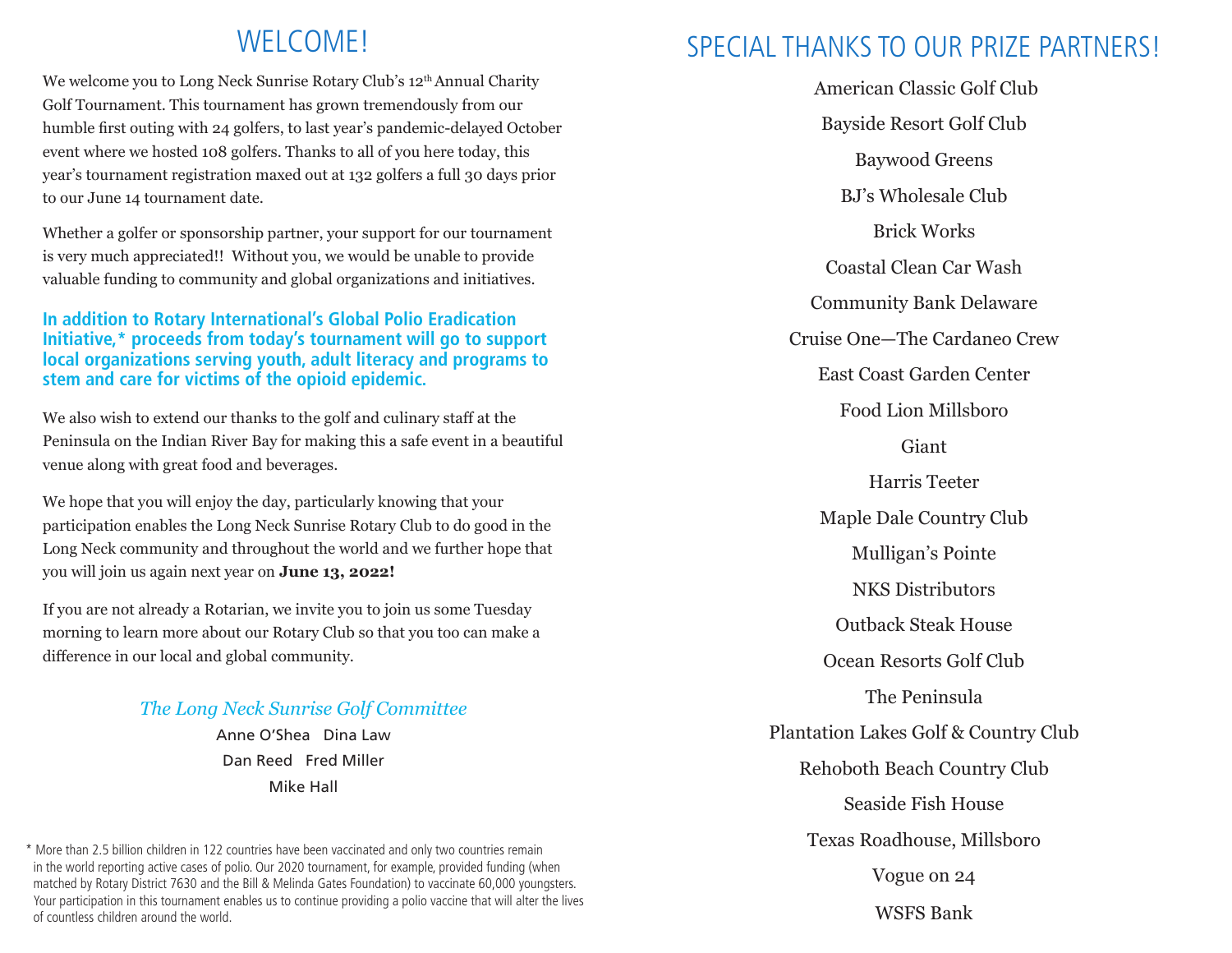#### TEE PARTNERS

Best Ace Hardware • Activ Pest Solutions

Beebe Health Care • Bennett Termite • Brafman Family Dentistry Brandywine - Naamans Rotary Club

Robin Bunting - Keller Williams Realtors • Chaps Pit Beef

Community Bank Delaware • County Bank

Delaware Electric Co-op • Delaware Eye Clinics • Delway Contracting Dover Motor Sports • Jackie & Howard Farrer

Furniture & More Gone Coastal • JD Shuckers

Just Frank Gas Service • Gateway Subaru • State Senator Gerald Hocker Norman Jay Jones, Sussex Clerk of Peace State Representative Ruth Briggs King

Lingo Marine • Long Neck Dispensaries • The Mail Stop

Dr. Andrew Malinowski • Marketing Solutions • Fred & Judy Miller Morse Home Improvement • Ocean Area Tire Service

Ocean Diner of Long Neck • Max Hutsell - Old Dominion Investments One Call Services • Overhead Door Company of Delmar State Senator Brian Pettyjohn • Claire and Dan Reed

Rehoboth Beach Sunrise Rotary Club

Rick's Bait & Tackle • Schaeffer for Sussex • Shorts Marine Kim Jones Benton - State Farm • Sussex Eye Center

Sussex Pharmacy • Temp-Tations, LLC

Dr. Joe Wendolowski - Delaware Total Foot and Ankle Center Pat Campbell-White – Ocean Atlantic Sotheby's Realty

### ABOUT LONG NECK SUNRISE ROTARY CLUB

The Long Neck Sunrise Rotary Club will celebrate the 12<sup>th</sup> year of our chartering on August 27th. Before obtaining that charter, we had already initiated this golf tournament as the keystone of our fundraising efforts to support local and international charities, raising approximately \$148,000 since 2010.

 From these humble beginnings, we have many proud accomplishments including our work with the children of the Oak Orchard Boys and Girls Club and Long Neck Elementary, supporting their playground and building projects, reading programs and birthday celebrations among others. We work with area high school youth as well, awarding \$1,000 Service Above Self Scholarships to area graduating seniors, working with the Interact club at Sussex Central and sponsoring many high school students to Rotary Youth Leadership Awards (RYLA) weekends since 2011. We have supported adult literacy programs and are working on programs to educate children and their parents about addiction. Our annual Flags for Heroes program for Veteran's Day raises funds to support local veteran causes.

 On a global scale we donate funds every year to the Global Initiative to Eradicate Polio and we have participated in supporting the Kenya Gather Project, and sent Boxes to Afghanistan and Shoe Boxes to Haiti; and participated as an International Sponsor for Global Grants:

- to purchase medical equipment for cataract surgeries in India
- to purchase cows to establish women farmers in India
- to develop water sources and 150 family sanitation facilities for Nalerigu, Ghana

• to drill wells in the Democratic Republic of Congo-Miriam's Table We meet weekly on Tuesday at 7:30 am in person for breakfast at the Ocean Grill Diner in Long Neck as well as virtually via Zoom where we share fellowship and have informative presentations from various local businesses and organizations. Refer to our website www.longnecksunriserotaryclub.com for details on how and where to join us.

We also have special evening dinners and happy hours.

#### Our Motto Is "Service Above Self" And to Have a Little Fun!